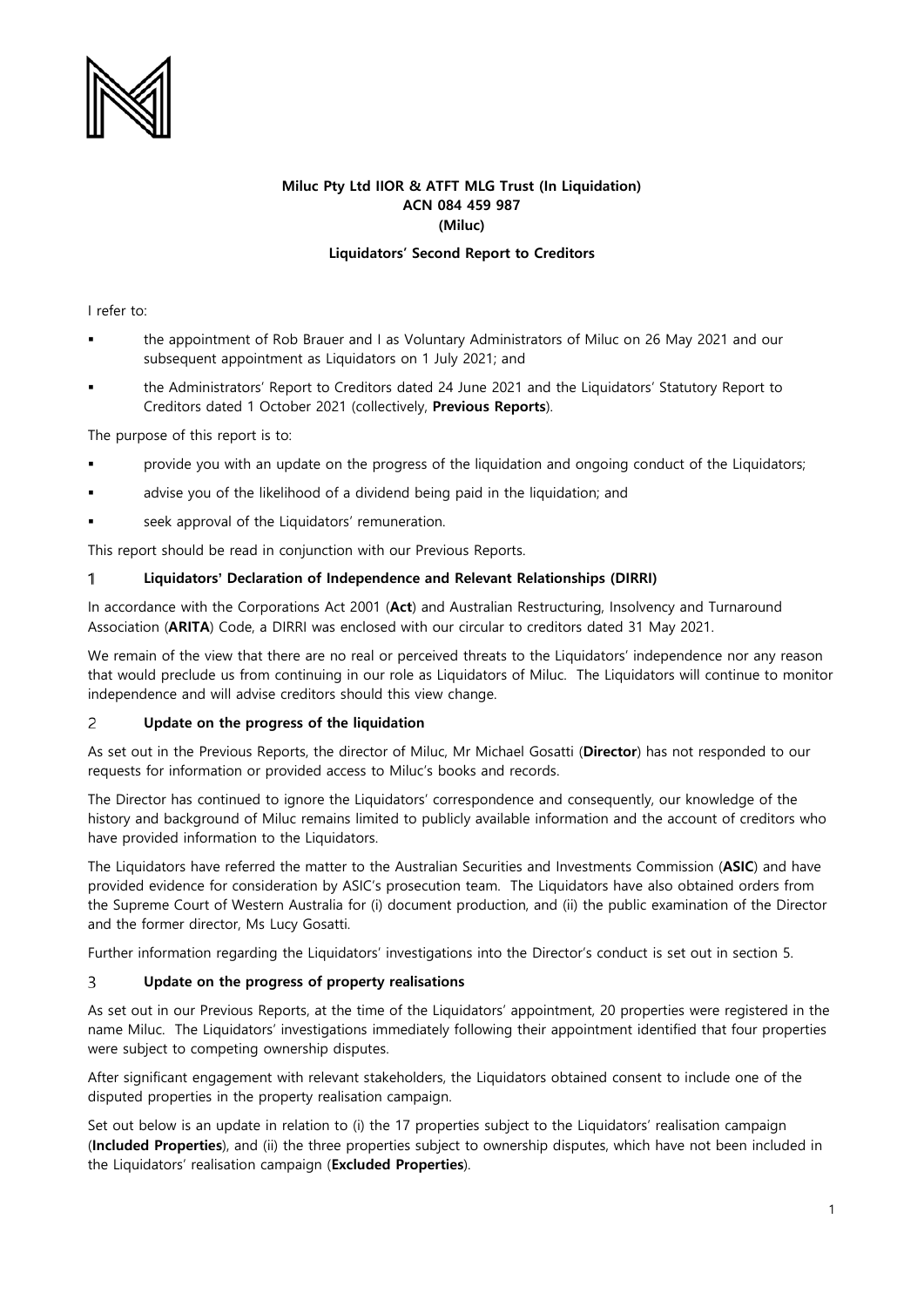

#### $3.1$ Included Properties

As set out in our Previous Reports, historically, Miluc had entered into arrangements with a number of creditors which resulted in 57 caveats being registered against the 20 Miluc properties by 10 creditors. The competing caveats contributed to difficulties realising these properties prior to the Liquidators' appointment and these caveats would have inhibited the Liquidators' ability to deal with the properties in the ordinary course.

The usual approach for a liquidator to realise properties in a liquidation would be to market the properties and negotiate with interested parties until acceptable offers are received, with net proceeds from the sale each property distributed consistent with the priorities of the various security interests. Adopting this approach for Miluc may have resulted in an inequitable position for caveat creditors, such that the proceeds from the sale of the first few properties sold would be paid to Miluc's first ranking secured creditor, National Australia Bank Limited (**NAB**), and the proceeds from the sale of later properties would be available to the relevant, subsequent ranking, caveat creditor(s). Notwithstanding NAB was first ranking secured creditor for each property, we note the order of priority for caveat creditors varied by property.

To avoid this inequitable outcome, the Liquidators developed a proposal (**Alternate Proposal**) whereby NAB would be repaid a portion of their debt from the sale of each property on a pro-rata basis, rather than seeking all of its debt repaid as soon as possible from properties that were settled first. The Liquidators' view is that the Alternate Proposal provides the fairest and most equitable distribution of property proceeds to all caveat holders.

After extensive consultation with caveat creditors, the Liquidators obtained the agreement from relevant stakeholders to proceed with the Alternate Proposal. On 14 September 2021, the Liquidators listed a matter before the Supreme Court of Western Australia regarding the Alternate Proposal and orders were granted confirming the Liquidators would be acting reasonably in implementing the Alternate Proposal. Please refer to section 4.2 of the Liquidators' Statutory Report to Creditors for further information regarding the Alternate Proposal.

Since issuing the Liquidators' Statutory Report to Creditors, the Liquidators have materially progressed the realisation campaign in respect of the Included Properties. At the date of this Report, the Liquidators have settled 16 of the 17 Included Properties. The final property is subject to an unconditional contract and is expected to settle on or before 12 April 2022.

The realisation of Miluc's Properties has been more complex and protracted than initially anticipated for the following reasons:

- Settlement delays All sale contracts executed by the Liquidators relating to the Hammond Park Development that were subject to finance approval, have been affected by delays to finance approvals which exceeded 60 days in all cases. The cause of the delays has substantially been attributed to:
	- protracted building plan approvals as a result of increased activity in the construction sector;
	- − delays in purchasers collating the requisite documentation and/or deposit in support of their finance application; and
	- incoming financier approval timeframes.

To minimise the impact of finance delays on the finalisation of the realisation program, the Liquidators instructed the selling agent to concurrently market the properties after finance clauses lapsed but while purchasers continued to progress their finance application. This enabled the Liquidators to have a second purchaser ready to transact in circumstances where contracts were terminated due to failure to obtain finance approval.

 Failure to achieve finance – Four purchasers were unable to obtain finance approval. These contracts were ultimately terminated, and contracts with new parties entered into following a remarketing of these properties. The Liquidators encountered particular challenges with Lot 747, Hammond Park, as detailed below.

The Liquidators initially executed a contract for the sale of Lot 747, Hammond Park on 14 September 2021. After the purchaser failed to secure finance within 60 days, the property was remarketed in November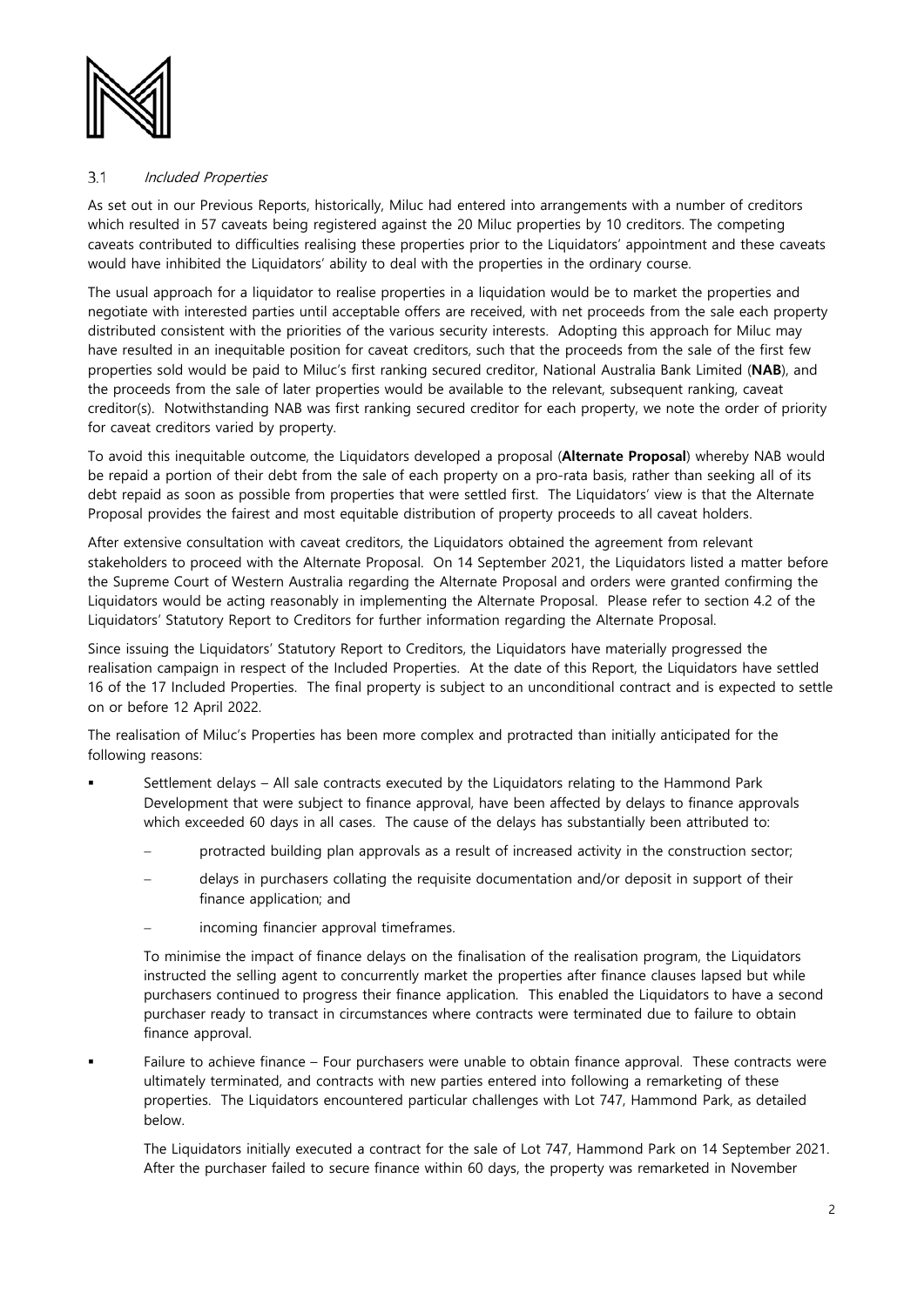

2021. The Liquidators were notified in early December 2021 that finance approval was formally declined, and the contract was therefore terminated. Following a robust marketing campaign, a contract with a new party was executed in mid-December 2021.

Unfortunately the new purchaser also failed to secure finance within 60 days and the Liquidators were notified by their selling agent on 15 March 2022 that finance was declined and a further finance application could not be made for 60 days. Accordingly, Lot 747, Hammond Park was again remarketed.

On 24 March 2022 the Liquidators executed an unconditional contract (i.e. 'cash offer') for the sale of Lot 747, Hammond Park. The sale of Lot 747, Hammond Park, is expected to settle on or before 12 April 2022.

 Vacant blocks located at 22 & 24 Corvette Way, Landsdale (**Landsdale Properties**) – The Landsdale Properties are vacant land utilised as a drainage sump. Land title certificates disclose restrictive encumbrances in favour of the local council, the City of Wanneroo, attached to each property (**Encumbrances**).

Following consultation with the Liquidators' selling agent, it was determined that the most appropriate approach to realise the Landsdale Properties was (i) a public marketing campaign, supported by targeted marketing to developers who would likely have an interest in development potential, whilst (ii) engaging with the local council to explore a solution to the Encumbrances. Consultation with the local council did not identify an appropriate short-term solution, and the target market was therefore extremely limited.

Following a prolonged period of marketing, engagement with a purchaser who did not satisfy their due diligence and consultation with the Liquidators' appointed valuer, the sale of the properties completed in March 2022.

An update in relation to the Included Properties is set out below.

# **Included Properties - Summary**

| Property                                   | Sale contract executed | <b>Expected settlement date</b> |
|--------------------------------------------|------------------------|---------------------------------|
| 25 Pavarotti Vista, Hammond Park (Lot 713) | Yes                    | Settled                         |
| 5 Pavarotti Vista, Hammond Park (Lot 703)  | Yes                    | Settled                         |
| 23 Pavarotti Vista, Hammond Park (Lot 712) | Yes                    | Settled                         |
| 1 Caruso Lane, Hammond Park (Lot 714)      | Yes                    | Settled                         |
| 3 Caruso Lane, Hammond Park (Lot 715)      | Yes                    | Settled                         |
| 7 Caruso Lane, Hammond Park (Lot 717)      | Yes                    | Settled                         |
| 11 Dimago Vista, Hammond Park (Lot 719)    | Yes                    | Settled                         |
| 9 Dimago Vista, Hammond Park (Lot 720)     | Yes                    | Settled                         |
| 6 Pavarotti Vista, Hammond Park (Lot 727)  | Yes                    | Settled                         |
| 2 Dimago Vista, Hammond Park (Lot 734)     | Yes                    | Settled                         |
| 28 Dimago Vista, Hammond Park (Lot 747)    | Yes                    | 12-Apr-22                       |
| 30 Dimago Vista, Hammond Park (Lot 748)    | Yes                    | Settled                         |
| 39 Brazier Road, Yanchep                   | Yes                    | Settled                         |
| 56 Trichet Road, Wanneroo                  | Yes                    | Settled                         |
| 2 Dobson Lane, Eden Hill                   | Yes                    | Settled                         |
| 24 Corvette Way, Landsdale                 | Yes                    | Settled                         |
| 22 Corvette Way, Landsdale                 | Yes                    | Settled                         |

### 3.1.1 Ownership dispute in relation to 2 Dobson Lane, Eden Hill

The Liquidators received a claim of equitable interest in relation to a portion of this property pursuant to a purported oral agreement with Miluc, whereby the interested party asserts that Miluc agreed to transfer a part of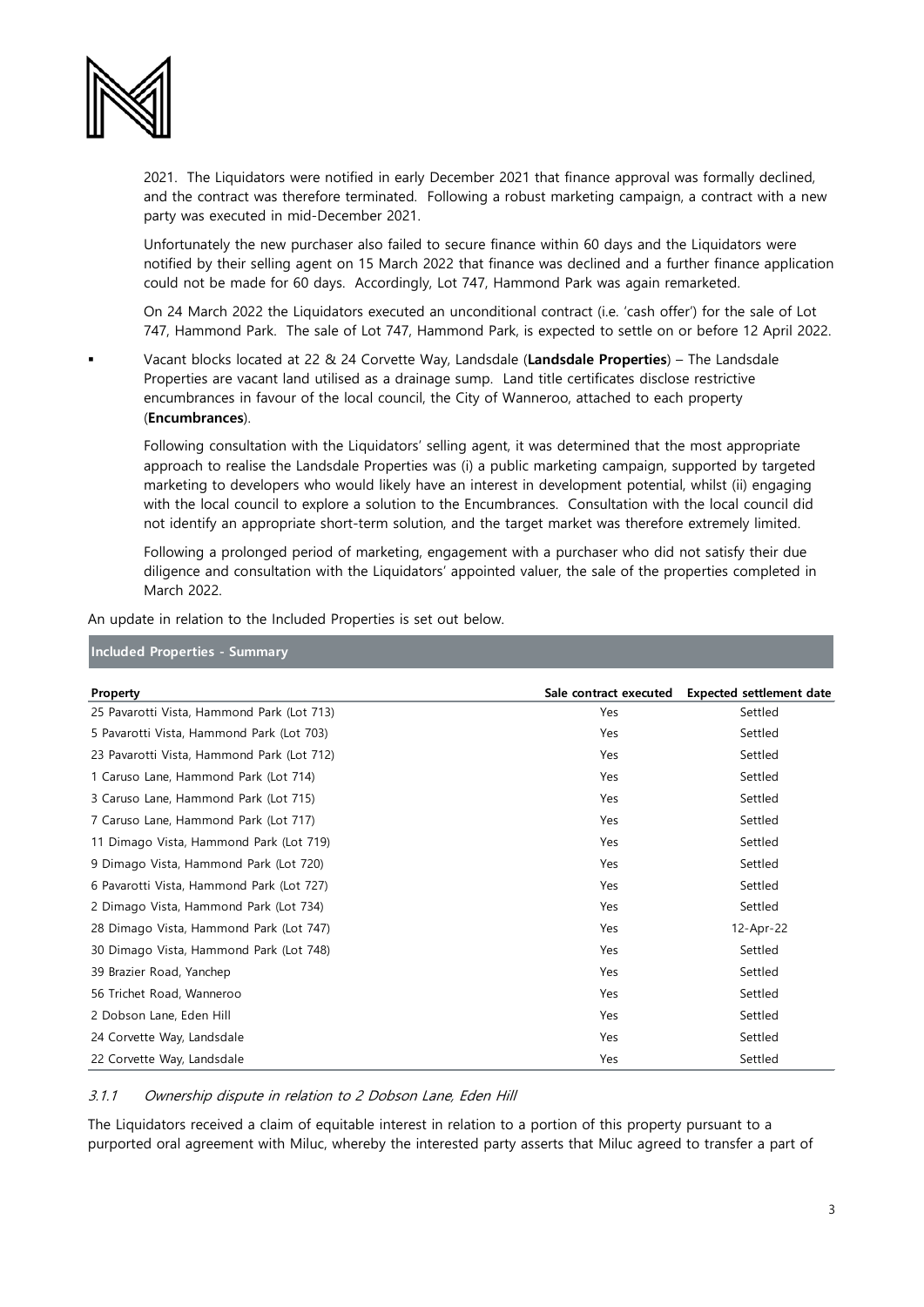

the property in consideration of services and works that were allegedly undertaken, including introducing Miluc to the former owner of the property.

Based on the information provided, the Liquidators' preliminary view is that Miluc may hold part of the property on constructive trust for the interested party, although their interest is subject to NAB's mortgage. This position is disputed by an impacted caveat holder.

The interested party and impacted caveat holders consented to the sale of the property by the Liquidators, and settlement of the sale of the property completed in October 2021. The sale proceeds (net of costs and NAB's entitlement to proceeds) have been quarantined pending resolution of the competing ownership claims.

#### $3.2$ Excluded properties

As set out in the Liquidators' Statutory Report to Creditors, in addition to the ownership dispute in relation to 2 Dobson Lane, Eden Hill, the Liquidators have received competing ownership claims in respect of a further three properties registered in the name of Miluc. The Liquidators have not obtained the consent of the relevant parties to sell these properties and these properties have therefore been excluded from the Alternate Proposal detailed above. A brief update in relation to the Excluded Properties is set out below:

 **21 Pavarotti Vista, Hammond Park (Lot 711)** – The Liquidators' preliminary view is that Miluc holds the property on constructive trust for a party who purchased the property in December 2017, although their interest is subject to a first ranking mortgage registered in favour of NAB and the prior ranking caveatable interests of Morekam Pty Ltd and In Front Australian Business Solutions Pty Ltd. Consequently, the Liquidators have formed the view that it is likely that Miluc does not have the power to sell the property without the consent of the party to the unconditional contract.

The process of realising the property is subject to dispute between the purchaser and a party with a caveatable interest.

The Liquidators have introduced the relevant parties in an attempt to secure a commercial outcome in relation to this property, however we understand this has not yet been achieved. Consequently, this property has not been included in the Liquidators' sale process.

 **68 Austin Avenue, Kenwick and 17A Summershill Gate, Kenwick (Kenwick Properties)** – The Liquidators' preliminary investigations determined that the Kenwick Properties were held on constructive trust, although their interest is subject to a first ranking mortgage registered in favour of NAB.

The Liquidators are continuing to engage with relevant stakeholders in an attempt to secure a commercial outcome in relation to these two properties. Consequently, these properties have not been included in the Liquidators' sale process.

#### $3.3$ Distribution of property sale proceeds

The Liquidators have separately issued correspondence to each party with a caveatable interest in the properties in relation to the estimated distributions from property sale proceeds. Subject to no further disputes in relation to the priority and adjudication process, the Liquidators anticipate processing distributions within two weeks following the settlement of Lot 747, Hammond Park.

#### 4 **Update on other asset realisations**

An update in relation to the progress of the realisation of Miluc's assets since the Liquidators' Statutory Report to Creditors is provided below.

 $4.1$ Local council bonds

The Liquidators pursued recovery of bonds from a number of local shires / councils and an update on these investigations is detailed below:

**City of Wanneroo** – Advised no bond held.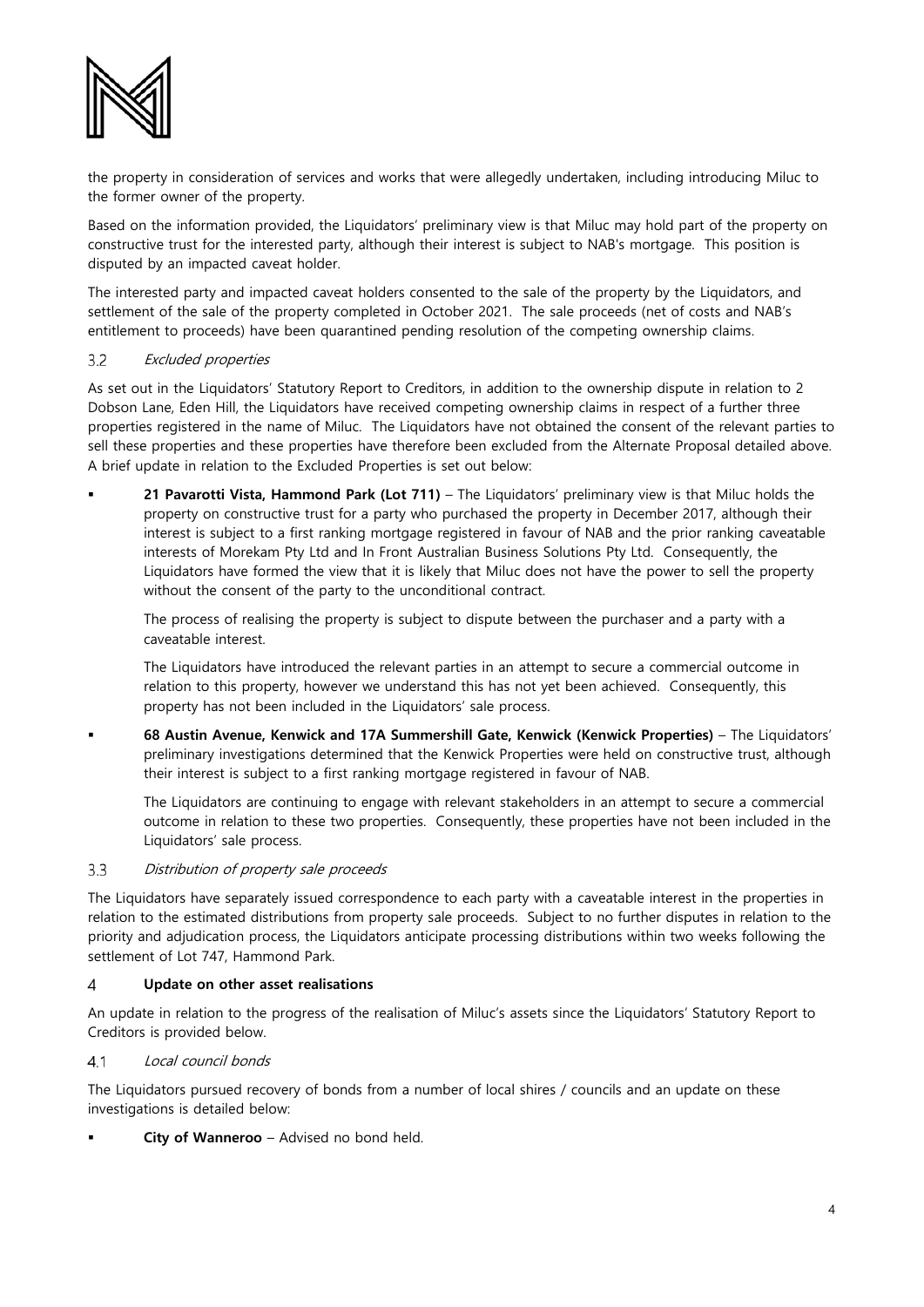

- **Town of Bassendean**  The bond valued at \$8,648 has been recovered by the Liquidators and part of this has been used to fund Court costs associated with the examination of the Director and Former Director.
- **City of Cockburn** The Liquidators engaged with the City of Cockburn to understand the works required to recover the maintenance bond valued at \$14,259. These investigations disclosed that Miluc had not undertaken material civil works to a sufficient standard, and the cost of rectification works would exceed \$40,000. Accordingly, the bond is uncommercial to recover, and the City of Cockburn is an unsecured creditor of Miluc for the value of the shortfall.

#### 4.2 Local Council Scheme

The Liquidators have contacted the City of Wanneroo in relation to funds that may be repayable following the conclusion of land development schemes. After extensive consultation with the City of Wanneroo, the Liquidators understand that funds may be repayable at the conclusion of the relevant schemes, however (i) the quantum is uncertain (and potentially \$nil), and (ii) the timing of payment is likely to be protracted (potentially more than five years).

The Liquidators will continue to engage with the City of Wanneroo and any other local council / shires where scheme amounts are potentially repayable for the benefit of creditors, where commercial to do so.

#### 5 **Investigations**

Since issuing the Liquidators' Statutory Report to Creditors, the Liquidators have progressed the investigations into the affairs of Miluc and an update is provided below.

#### $51$ Recovery Actions

Notwithstanding the limited books and records received to date, the Liquidators have progressed investigations to identify potential liquidator recovery actions or other claims which could be pursued for the benefit of creditors.

An update on the progress of these potential recovery actions is provided below:

- **Insolvent trading** The Liquidators have issued demands in relation to insolvent trading to the Director and the Former Director for \$6.2 million and \$1.8 million, respectively. The Former Director has formally responded to the letter of demand and disputes the Liquidators' claim, and the Liquidators are considering this response. The Director did not respond.
- **Uncommercial and/or unreasonable director related transactions** The Liquidators' investigations, based on the limited records received to date, disclose potential transactions totalling circa \$0.8 million which we consider may be recoverable for the benefit of creditors. A summary of these investigations is provided below:
	- − **Misappropriation of cheques by related entities** The Liquidators have obtained bank statements and scans of cheques/bank cheques which disclose \$430,700 was transferred to related entities of Miluc.
	- − **Cash**  The Liquidators have obtained email correspondence and signed receipt notes which disclose \$53,000 cash was received by the Director in relation to the sale Miluc's assets or rental payments for the use of Miluc's assets. The Liquidators have reviewed Miluc's bank statements and not identified any deposits for these amounts.
	- − **Motor vehicle sales** The Liquidators have obtained email correspondence which discloses proceeds from the sale of three motor vehicles registered in Miluc's name totalling \$124,149 were transferred to a related entity of Miluc.
	- **Other funds misappropriation** The Liquidators have obtained evidence that the Director instructed parties to distribute the proceeds from the sale Miluc's assets sales or rental payments for the use of Miluc's assets totalling \$196,294 to related entities of Miluc.
	- − **Motor vehicle transfers**  The Liquidators have obtained evidence which indicates two motor vehicles were transferred to a related entity of the Former Director for no consideration.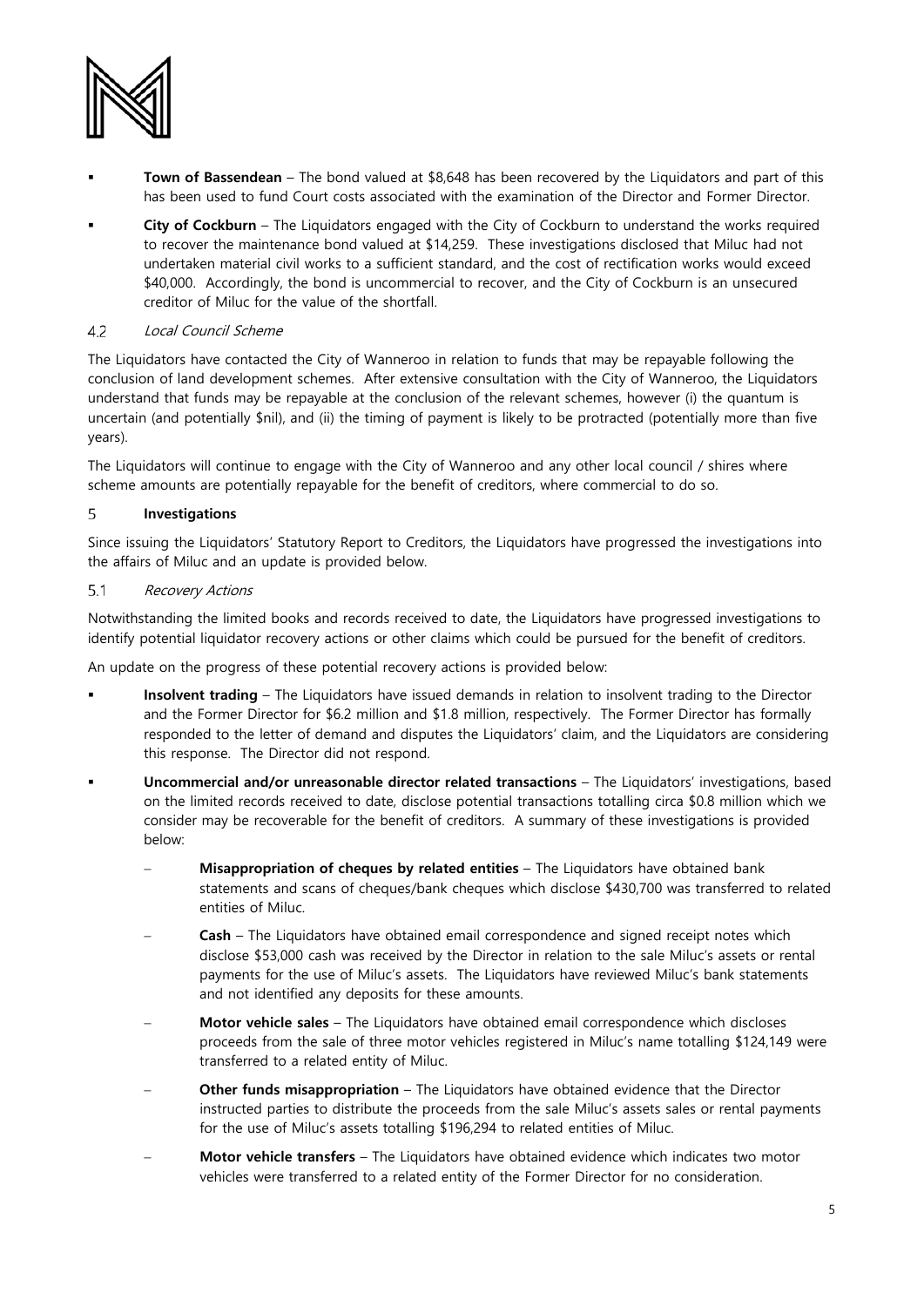

Letters of Demand have been sent to the Director and relevant entities regarding the above claims, however no response has been received to date.

#### $5.2$ Public examinations and document production orders

The Liquidators' preliminary investigations identified a number of potential contraventions of the Act that warranted further enquiry. As a result of the continued failure of the Director to cooperate, the Liquidators commenced the public examination and document production process to understand these contraventions and progress claims for the benefit of creditors.

The Liquidators filed an application for publication examination summonses and document production orders pursuant to sections 596A, 596B, 596D and 597(9) of the Act on 1 March 2022. This application sought orders in relation to the Director and the Former Director.

In addition, an application for document production orders pursuant to section 597(9) of the Act was sought in relation to the Department of Transport.

The public examination and document production orders sought were made on 10 March 2022. The Former Director has been served and a Process Server has been retained to effect service of the Court orders on the Director. The return date for the public examinations and provision of documents pursuant to the orders is 12 and 13 May 2022.

The Liquidators will shortly commence preparation for the public examinations and review of the documents to determine the strategy to maximise the return to creditors in relation to the claims identified.

#### 5.3 Purpose of public examinations and document production orders

Due to the insufficient records of Miluc provided to the Liquidators, the purpose of the Actions is to:

- further understand the nature of Miluc's affairs and gather additional information;
- investigate the Former Director's position and role in the management of Miluc's affairs;
- review certain transactions that have been entered into by Miluc to the detriment of, and ultimately to defeat, creditors (refer section 5.1 above);
- consider the Director's breaches of the Act and evidence of underlying intent and/or knowledge of those breaches;
- assess the prospects of success of the claims identified in the Liquidators' preliminary investigations; and
- consider and assess the capacity of the Director, Former Director and related entities to respond to a claim.

Ultimately, the objective of the Liquidators in pursuing these enquiries is to maximise the potential return to Miluc's creditors.

#### 5.4 ASIC reports and prosecution of the Director

As discussed in our Previous Reports, the Liquidators are currently liaising with ASIC, who are taking an interest in this matter.

The Liquidators have issued a confidential report to ASIC pursuant to section 533 of the Act and we will continue to provide ASIC information and further reports in relation to the liquidation as required.

#### 6 **Likelihood of a dividend**

There has been no change in the estimated return to creditors outlined in our Previous Reports. In respect to the returns to creditors, the Liquidators expect:

- there will be sufficient funds available to repay NAB in full;
- after repaying NAB and realisation costs, there will be circa \$2.3 million available for distribution to four parties with an interest in the Included Properties;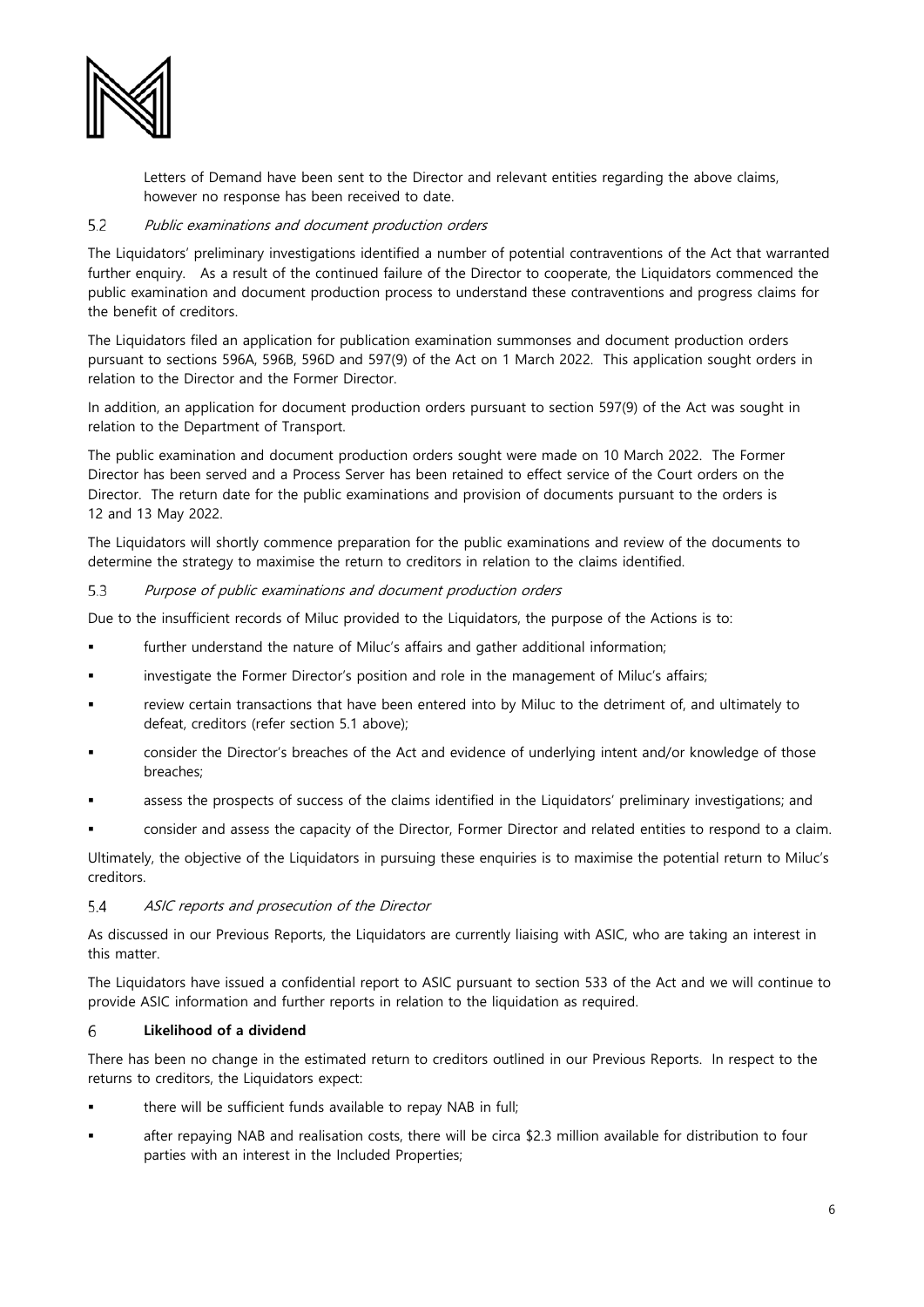

 absent Liquidator recoveries through our investigations outlined in section 5 above, there is unlikely to be a distribution available to Miluc's remaining caveat creditors or unsecured creditors.

If a dividend is going to be paid, you will be contacted before that happens and, if you have not already done so, you will be asked to lodge a proof of debt. This formalises the record of your claim in the liquidation and is used to determine all claims against Miluc.

#### $\overline{7}$ **Cost of the liquidation**

We enclose a detailed report of our remuneration, called a Remuneration Report.

We propose to have our remuneration approved by a proposal without a meeting. Accordingly, the following proposals are enclosed for creditors' review, being:

- the retrospective remuneration of the Liquidators for the period from 1 November 2021 to 1 April 2022 totalling \$185,577 (excluding GST); and
- prospective remuneration for the period from 2 April 2022 to 31 October 2022 totalling \$175,000 (excluding GST).

To vote on the proposals, you must return the enclosed voting forms to our office by post or email to [jflores@mcgrathnicol.com](mailto:jflores@mcgrathnicol.com) by 2 May 2022. You must also include a completed proof of debt and information to substantiate your claim. A proof of debt form is enclosed, together with guidance notes to assist you when you complete it. If you have already completed a proof of debt, you are not required to complete another form.

We also enclose an ARITA information sheet on passing resolutions without a meeting.

#### 8 **What happens next?**

We will proceed with the liquidation, which will include:

- finalising the realisation of the remaining Included Properties;
- completing our investigations into Miluc's affairs;
- pursuing any viable claims for the benefit of creditors if commercial to do so;
- preparing for and attending the public examination of the Director and the Former Director;
- liaising with ASIC as required; and
- finalising the creditor adjudication and dividend distribution process.

We may write to you again with further information on the progress of the liquidation.

We expect to have completed this liquidation within 12 months.

#### 9 **Where can you get more information?**

You can access information which may assist you on the following websites:

- ARITA at [www.arita.com.au/creditors.](http://www.arita.com.au/creditors)
- ASIC at [www.asic.gov.au](http://www.asic.gov.au/) (search for "insolvency information sheets").

If you have any queries, please contact Jacob Flores on (08) 6363 7686. For further information about this engagement, please refer to the website [https://www.mcgrathnicol.com/creditors/miluc-pty-ltd/.](https://www.mcgrathnicol.com/creditors/miluc-pty-ltd/) 

Dated: 6 April 2022

Rob Kirman Liquidator